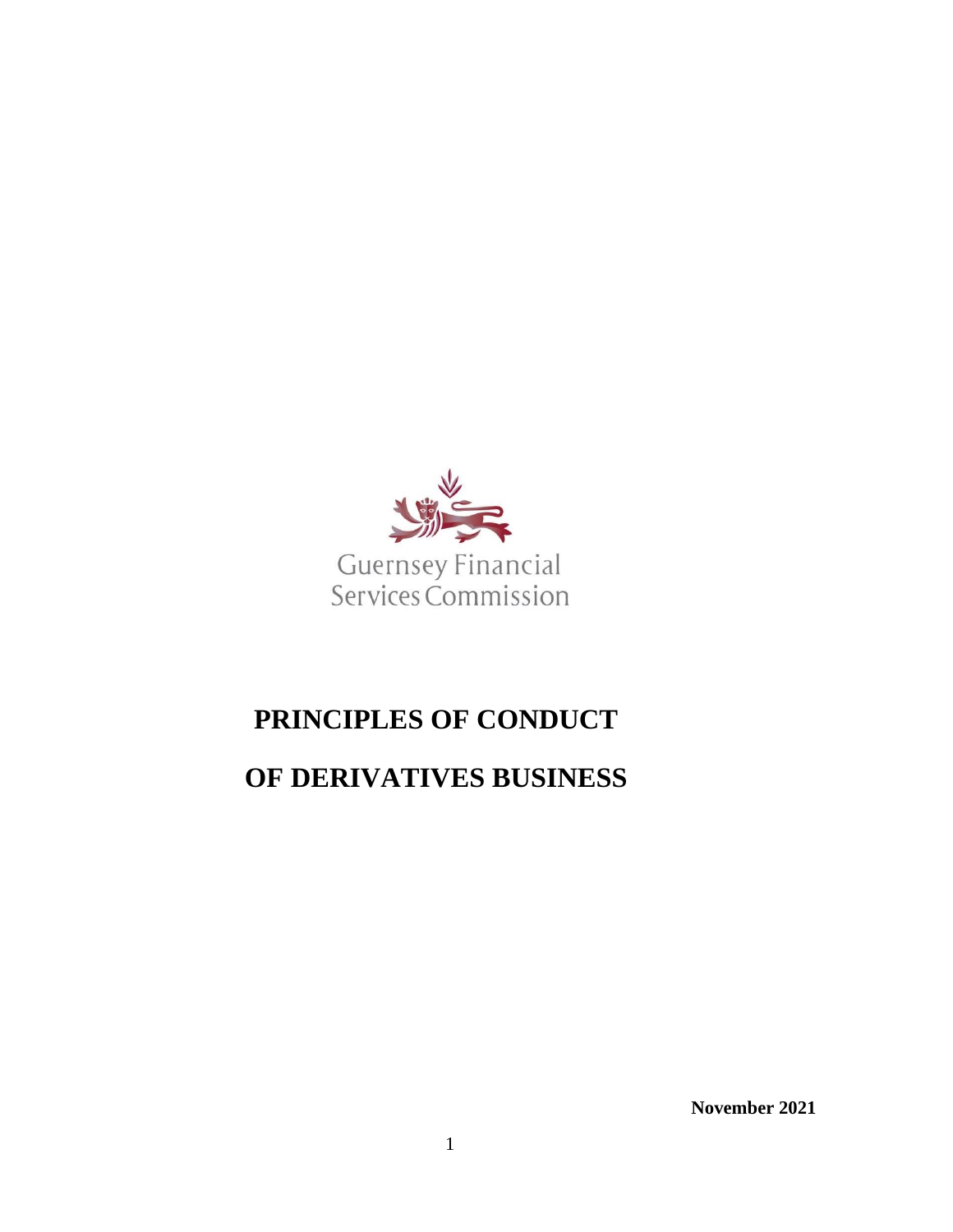#### **Principles of conduct of derivatives business**

1. Whilst derivatives<sup>\*</sup> may be a useful way of protecting

against risk, the Commission is aware that, as complex and sophisticated instruments which equally enable operators to take risks, they can also be dangerous if inappropriately undertaken or inadequately controlled. This has been evidenced by the major losses experienced on derivatives transactions both in financial and other corporate institution environments and also in the extensive media coverage surrounding derivatives. In many instances the losses have resulted from failure to implement or operate basic controls. New regulation tends to emerge as a reaction to events. However, the Commission hopes that by careful planning, preparation and caution on the part of local institutions precipitate action does not become necessary. 2. The Commission believes the level of derivatives business in the Bailiwick is not high but there is evidence that its use is growing. There has also been some suggestion

that, as the large onshore markets become increasingly scrutinised and regulated, institutions may see offshore centres as an attractive location for their derivatives business. This is not a development the Commission would wish to encourage. Against the background of increasing international scrutiny and supervision of finance

business and the potential danger to the reputation of the Bailiwick, which the

Derivatives cover a wide range of contracts including, but not limited to, foreign exchange forward contracts, forward rate agreements, futures, options, structured note agreements, swaps, warrants and contracts for differences and instruments traded on exchanges and those traded over-the-counter, ie created between counterparties. Derivatives business covers the carrying on of any finance business involving derivatives or involving products comprised in part or wholly of derivatives.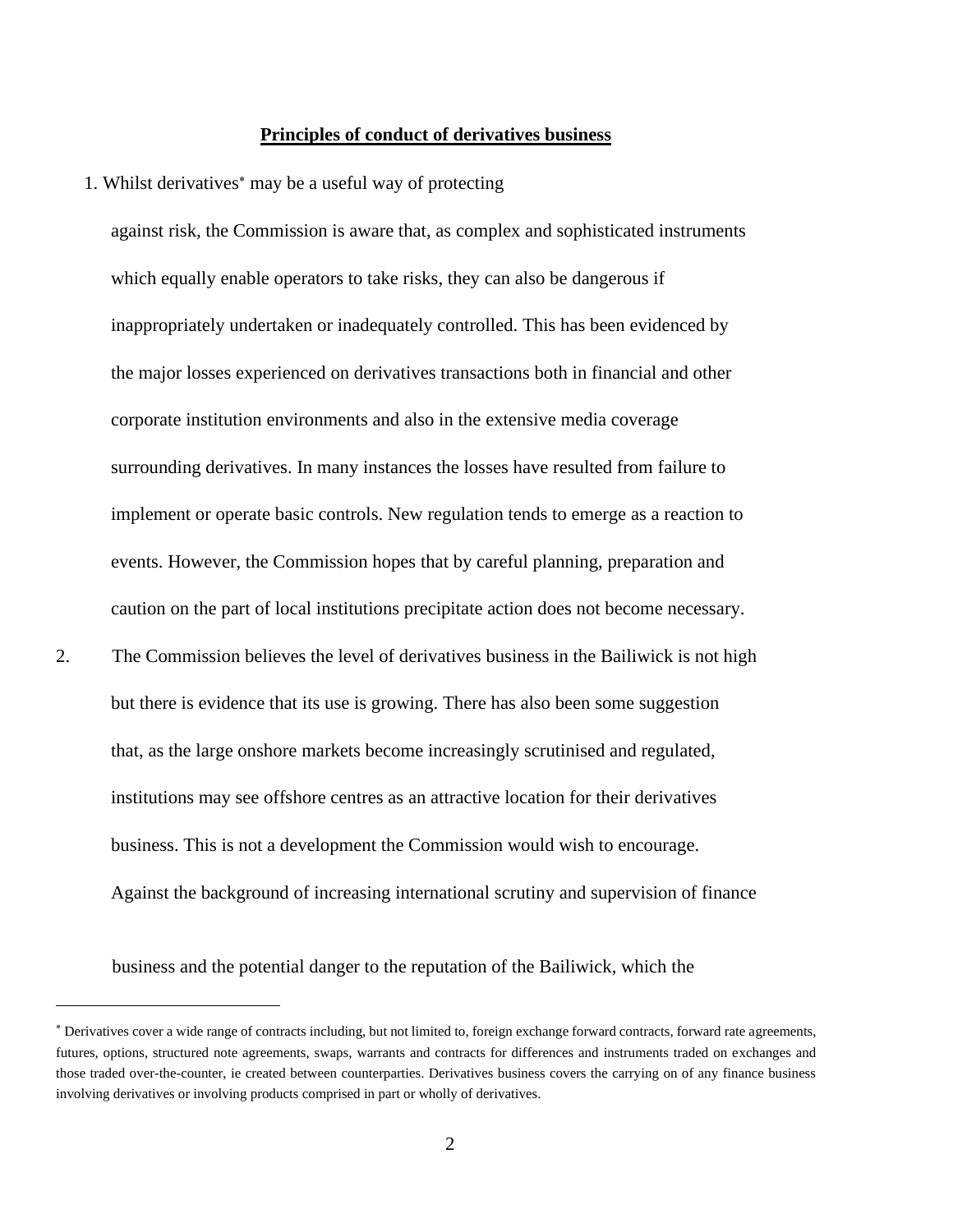Commission is required to address under the Financial Services Commission (Bailiwick of Guernsey) Law 1987, as amended, the Commission considers it appropriate to set out a statement of Principles in order to encourage those financial institutions that conduct derivatives business to do so in a prudent manner with the necessary skills, systems and controls to handle the risks properly. It is the intention that this statement of Principles will be widely distributed to all those who might be participating in derivatives business within the local industry.

- 3. All those carrying on derivatives business or persons intending to use derivatives as part or all of their finance business in the Bailiwick, whether or not subject to statutory regulation by the Commission, are expected by the Commission to comply with the Principles set out in the attachment to this memorandum. While the Principles do not have the force of law, they are a statement of the standards expected in the context of the laws under which the Commission operates. Failure to comply with any of the Principles will be taken into consideration by the Commission when reviewing the fitness and properness of financial institutions and individuals responsible for them who are subject to, or who become subject to, statutory regulation and may thus lead in certain circumstances to the refusal, suspension or cancellation of a registration, authorisation or licence.
- 4. The Principles are relevant to all financial institutions carrying on any derivatives business including, but not limited to, accountants, administrators, advisers, banks, brokers, building societies, credit unions, custodians/trustees, dealers, fiduciaries,

3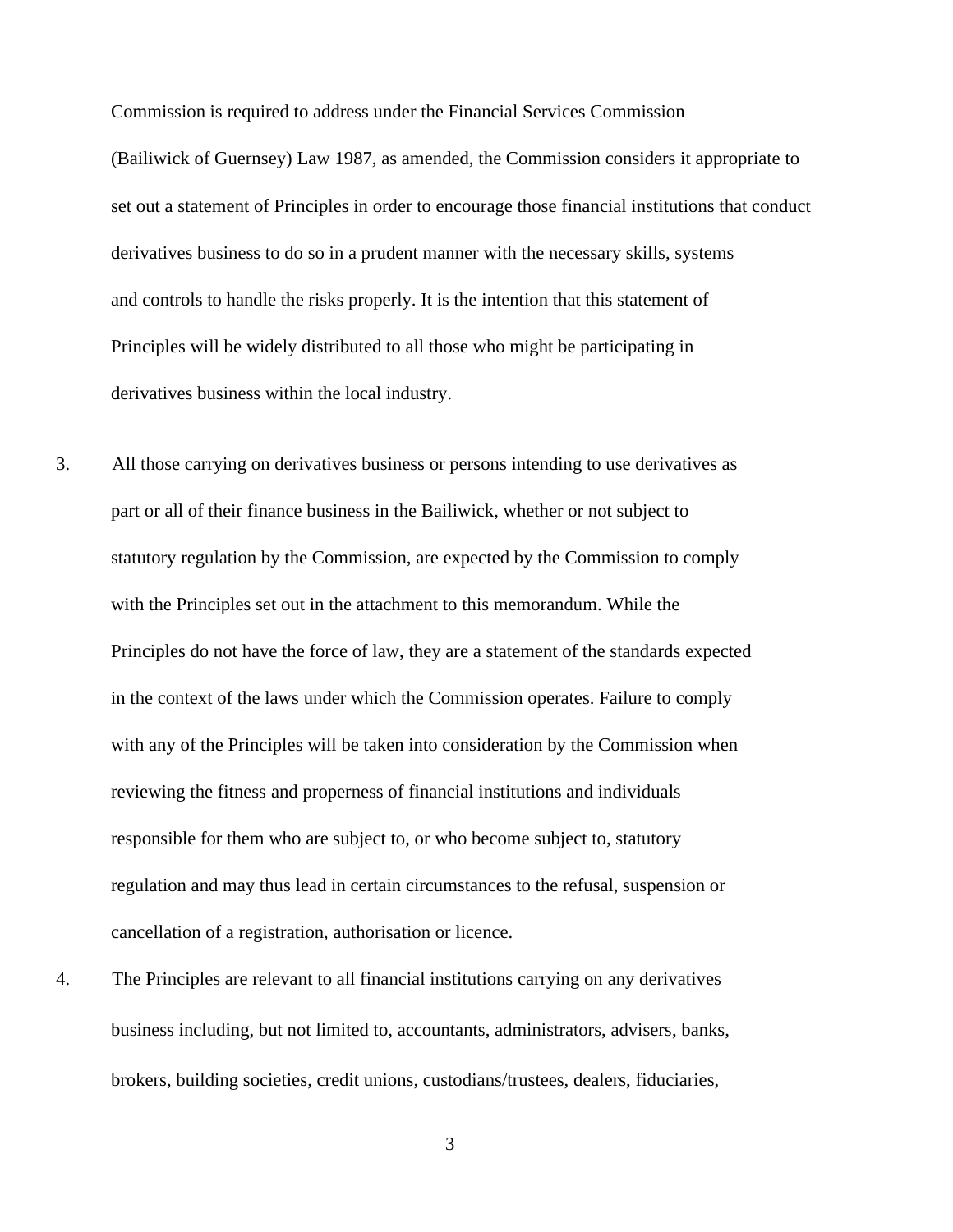friendly societies, collective investment schemes, industrial and provident societies, insurance companies/managers, intermediaries, investment managers, lawyers, market makers and promoters/sponsors. They apply both to directors and employees when engaged in any derivatives business on behalf of financial institutions.

5. The Principles are not exhaustive of the standards expected and conformity with them does not absolve a failure to observe other requirements for conducting derivative business and they are complementary to, rather than superseding, Principles of Conduct of Finance Business.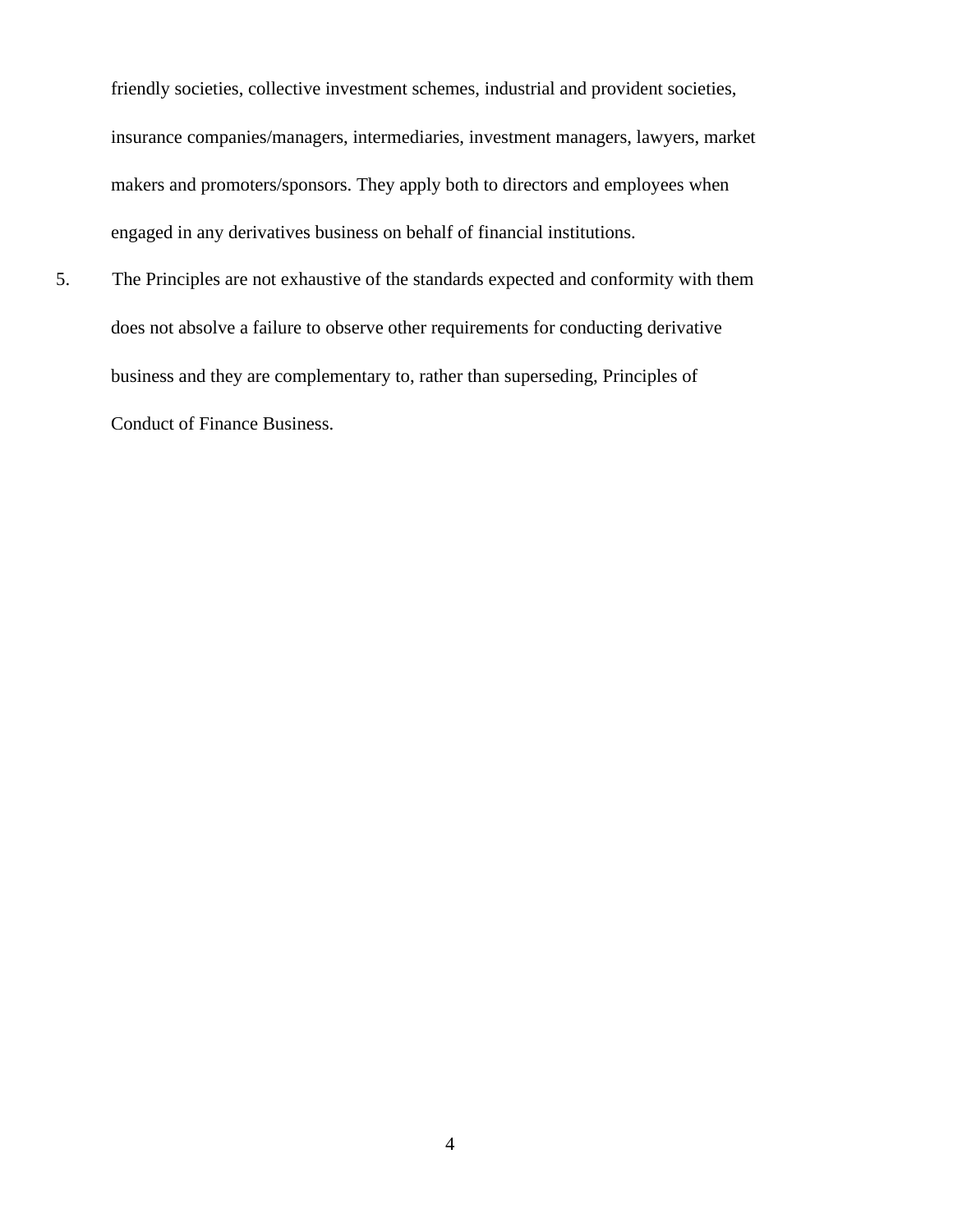### **THE PRINCIPLES**

**1. A financial institution entering into any derivatives business (either on its own behalf or on behalf of a client) must possess sufficient resources, experience and capabilities to conduct such business.** 

#### **2. Know your customer**

A financial institution should at all times make best endeavours to ascertain appropriate knowledge of any client's affairs for whom it is acting and ensure that all clients have adequate knowledge of the principles and risks of derivatives business.

## **3. Training and experience**

Individuals responsible for a financial institution's controls must ensure that the individuals conducting and monitoring derivatives business (at all levels) are appropriately qualified and have sufficient and relevant levels of knowledge and experience.

Staff conducting derivatives business must undergo continuing education in the business.

#### **4. Relevant legislation**

A financial institution conducting derivatives business must have regard to, and comply with, all relevant legislation and regulatory requirements.

This is not a requirement to establish the identity of the customer (as in an anti-money laundering context) but a requirement to understand that customer's needs, circumstances and motives.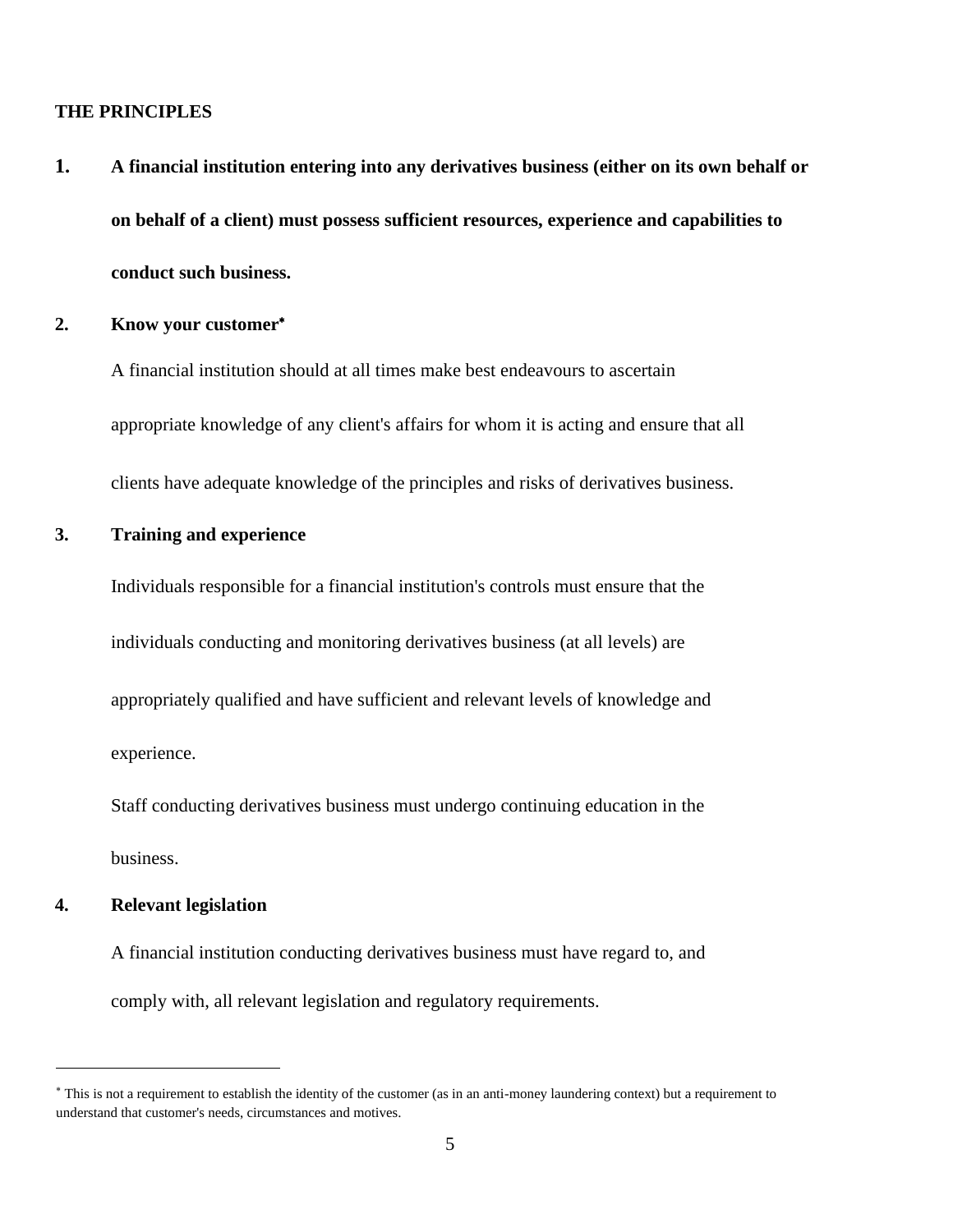#### **5. Controls**

A financial institution carrying on derivatives business must:

- a) Establish a written policy on such business approved by the board or similar body. All staff conducting derivatives business should be made aware of this policy and be formally required to adhere to it.
- b) Have at least one member of the board (or similar body) who has a full knowledge and understanding of the derivatives business undertaken.
- c) Ensure that all derivatives business is conducted in a timely and efficient manner.
- d) Ensure that all derivatives business conducted for clients is segregated from its proprietary trading.
- e) Ensure that all proprietary derivatives business is fully recorded as soon as possible but not later than the end of the business day on which that business is conducted.

All non-proprietary derivatives business shall be fully recorded

not later than the end of the business day following the business day on which that business is conducted.

- f) Ensure that the dealing and settlement functions of its derivatives business are conducted by separate persons who act independently of each other.
- g) Ensure that only individuals specifically authorised by that institution may conduct derivatives business.

6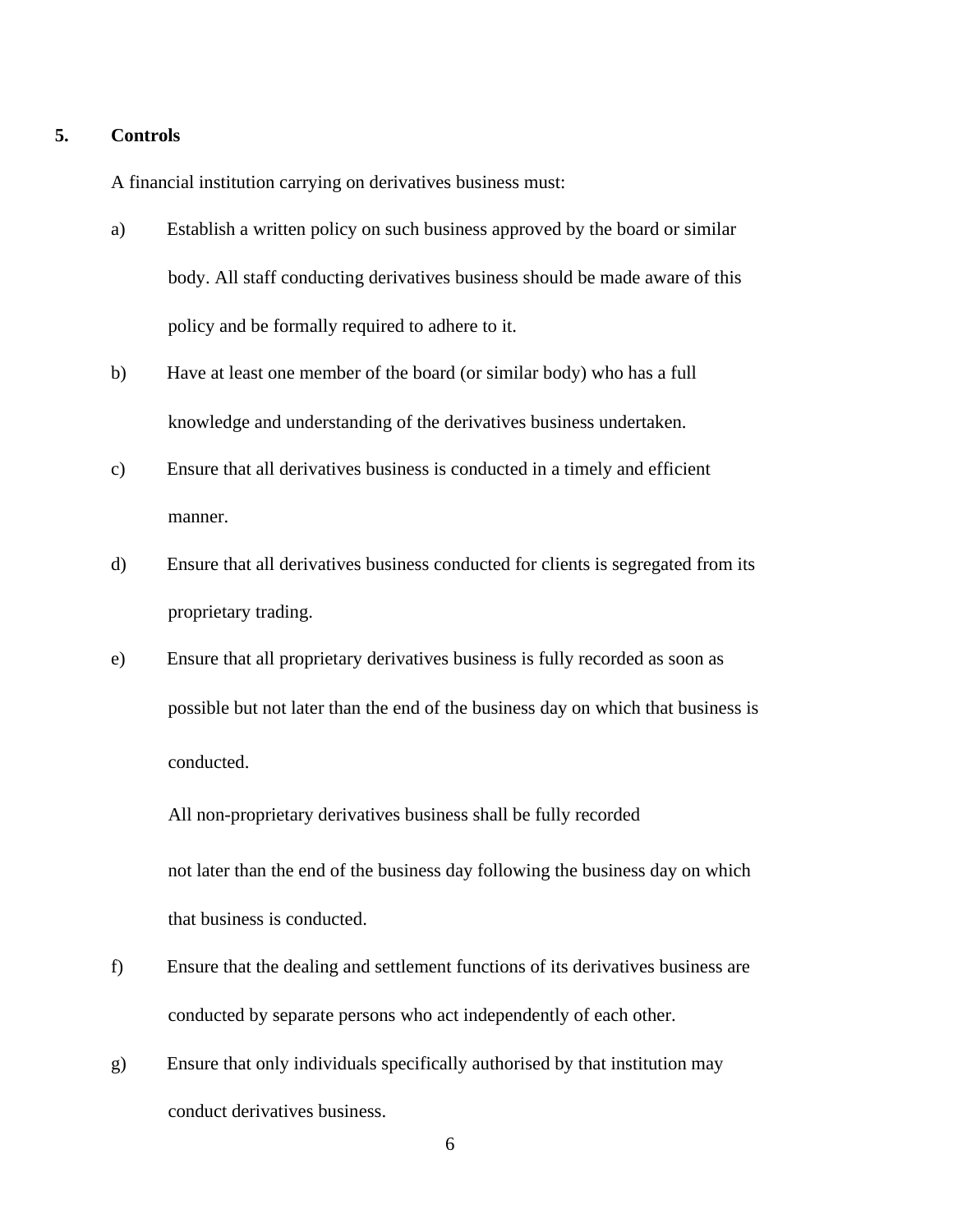- h) Ensure that all derivatives business is reviewed at least on a daily basis and senior management made aware of the results of the review. This review should ensure that any unusual profits, unusual losses, errors, omissions or breaches of policy will be detected. Such a review should be conducted by staff independent of those carrying on dealing and settlement functions.
- i) Ensure that any unusual profits, unusual losses, errors, omissions or breaches of policy arising from any derivatives business are reported as soon as possible to the board (or similar body).
- j) Ensure that its controls over intra-group derivatives business is not less than its controls over third party business.
- k) Conduct all derivatives business in accordance with best practice.

## **6. Reporting and monitoring**

Senior management must continually monitor delegated activities to receive sufficient, timely reports for each activity undertaken to evaluate current and potential positions and performance. Sufficient information should also be available to readily apprise clients of their position. Valuation bases should be applied consistently. Systems should be capable of providing head office with sufficient, timely information for each activity undertaken.

Should the management of a financial institution in the Bailiwick at any time become aware of any significant area of concern financial or otherwise in connection with